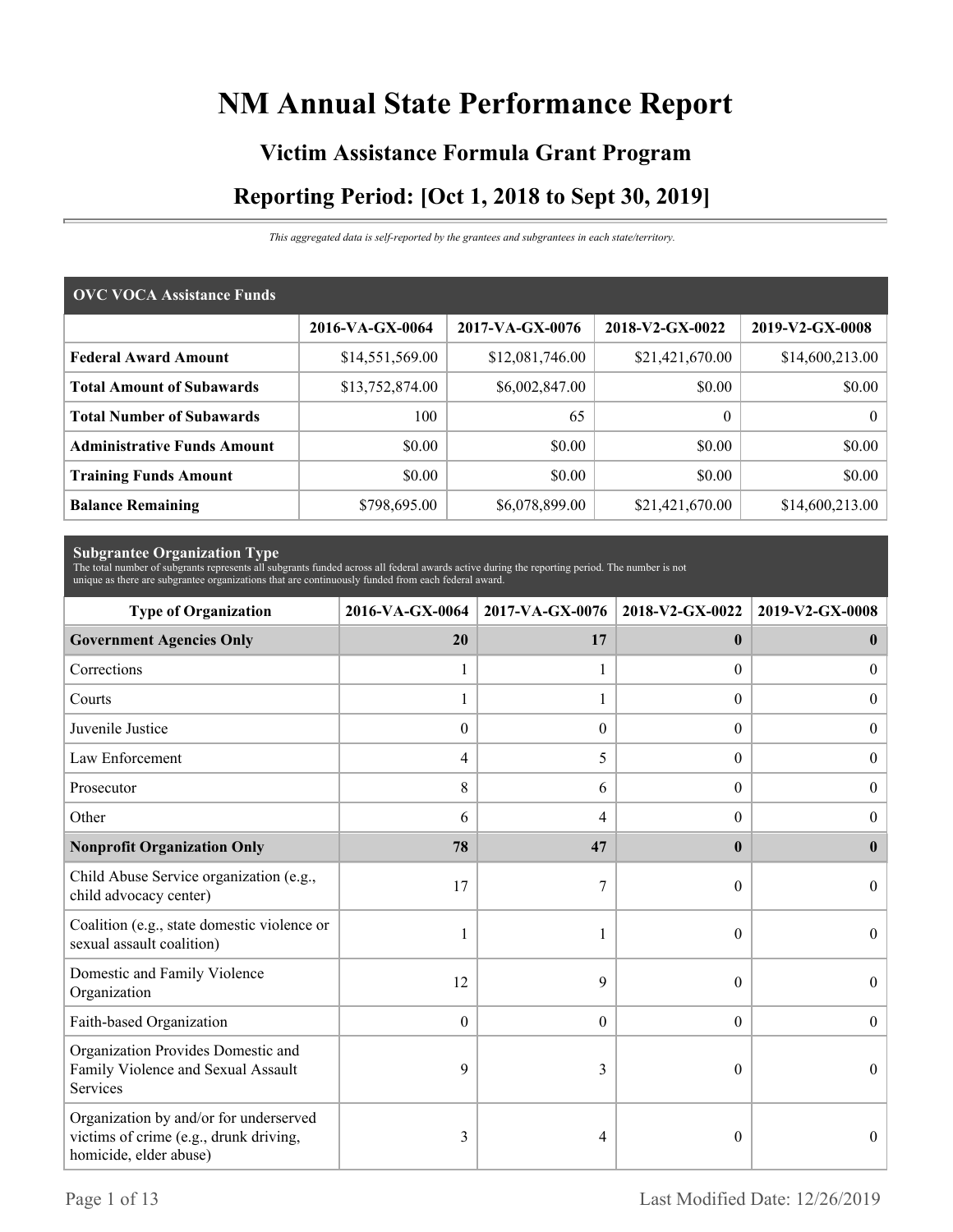| Sexual Assault Services organization<br>(e.g., rape crisis center)                                        | $\overline{7}$   | 6                | $\theta$         | $\overline{0}$   |
|-----------------------------------------------------------------------------------------------------------|------------------|------------------|------------------|------------------|
| Multiservice agency                                                                                       | 17               | 7                | $\boldsymbol{0}$ | $\boldsymbol{0}$ |
| Other                                                                                                     | 12               | 10               | $\boldsymbol{0}$ | $\boldsymbol{0}$ |
| <b>Federally Recognized Tribal</b><br>Governments, Agencies, and<br><b>Organizations Only</b>             | $\boldsymbol{2}$ | 1                | $\bf{0}$         | $\mathbf{0}$     |
| Child Abuse Service organization (e.g.,<br>child advocacy center)                                         | $\boldsymbol{0}$ | $\theta$         | $\theta$         | $\overline{0}$   |
| Court                                                                                                     | $\boldsymbol{0}$ | $\theta$         | $\overline{0}$   | $\boldsymbol{0}$ |
| Domestic and Family Violence<br>organization                                                              | 1                | $\theta$         | $\theta$         | $\overline{0}$   |
| Faith-based organization                                                                                  | $\boldsymbol{0}$ | $\boldsymbol{0}$ | $\boldsymbol{0}$ | $\boldsymbol{0}$ |
| Juvenile justice                                                                                          | $\boldsymbol{0}$ | $\overline{0}$   | $\boldsymbol{0}$ | $\boldsymbol{0}$ |
| Law Enforcement                                                                                           | $\boldsymbol{0}$ | $\theta$         | $\overline{0}$   | $\mathbf{0}$     |
| Organization provides domestic and<br>family violence and sexual assault<br>services                      | $\boldsymbol{0}$ | $\mathbf{0}$     | $\theta$         | $\overline{0}$   |
| Prosecutor                                                                                                | $\boldsymbol{0}$ | $\theta$         | $\overline{0}$   | $\boldsymbol{0}$ |
| Sexual Assault Services organization<br>(e.g., rape crisis center)                                        | $\boldsymbol{0}$ | $\theta$         | $\theta$         | $\overline{0}$   |
| Other justice-based agency                                                                                | $\boldsymbol{0}$ | $\boldsymbol{0}$ | $\boldsymbol{0}$ | $\boldsymbol{0}$ |
| Other agency that is NOT justice-based<br>(e.g., human services, health, education)                       | $\boldsymbol{0}$ | $\theta$         | $\theta$         | $\boldsymbol{0}$ |
| Organization by and/or for a specific<br>traditionally underserved community                              | 1                | 1                | $\theta$         | $\overline{0}$   |
| Organization by and/or for underserved<br>victims of crime (e.g., drunk driving<br>homicide, elder abuse) | $\boldsymbol{0}$ | $\boldsymbol{0}$ | $\Omega$         | $\Omega$         |
| Other                                                                                                     | $\boldsymbol{0}$ | $\boldsymbol{0}$ | $\boldsymbol{0}$ | $\boldsymbol{0}$ |
| <b>Campus Organizations Only</b>                                                                          | $\pmb{0}$        | $\bf{0}$         | $\bf{0}$         | $\bf{0}$         |
| Campus-based victims services                                                                             | $\boldsymbol{0}$ | $\boldsymbol{0}$ | $\overline{0}$   | $\boldsymbol{0}$ |
| Law enforcement                                                                                           | $\boldsymbol{0}$ | $\mathbf{0}$     | $\overline{0}$   | $\boldsymbol{0}$ |
| Physical or mental health service<br>program                                                              | $\boldsymbol{0}$ | $\boldsymbol{0}$ | $\overline{0}$   | $\boldsymbol{0}$ |
| Other                                                                                                     | $\boldsymbol{0}$ | $\mathbf{0}$     | $\boldsymbol{0}$ | $\boldsymbol{0}$ |
| <b>Total Number of Subawards</b>                                                                          | 100              | 65               | $\bf{0}$         | $\boldsymbol{0}$ |

\*This number is not unique across fiscal years as there are subgrantee organizations that are funded from multiple federal awards.

| <b>Subaward Purpose</b><br>A single SAR can select multiple purposes. Numbers are not unique |                                                                 |  |
|----------------------------------------------------------------------------------------------|-----------------------------------------------------------------|--|
|                                                                                              | 2016-VA-GX-0064 2017-VA-GX-0076 2018-V2-GX-0022 2019-V2-GX-0008 |  |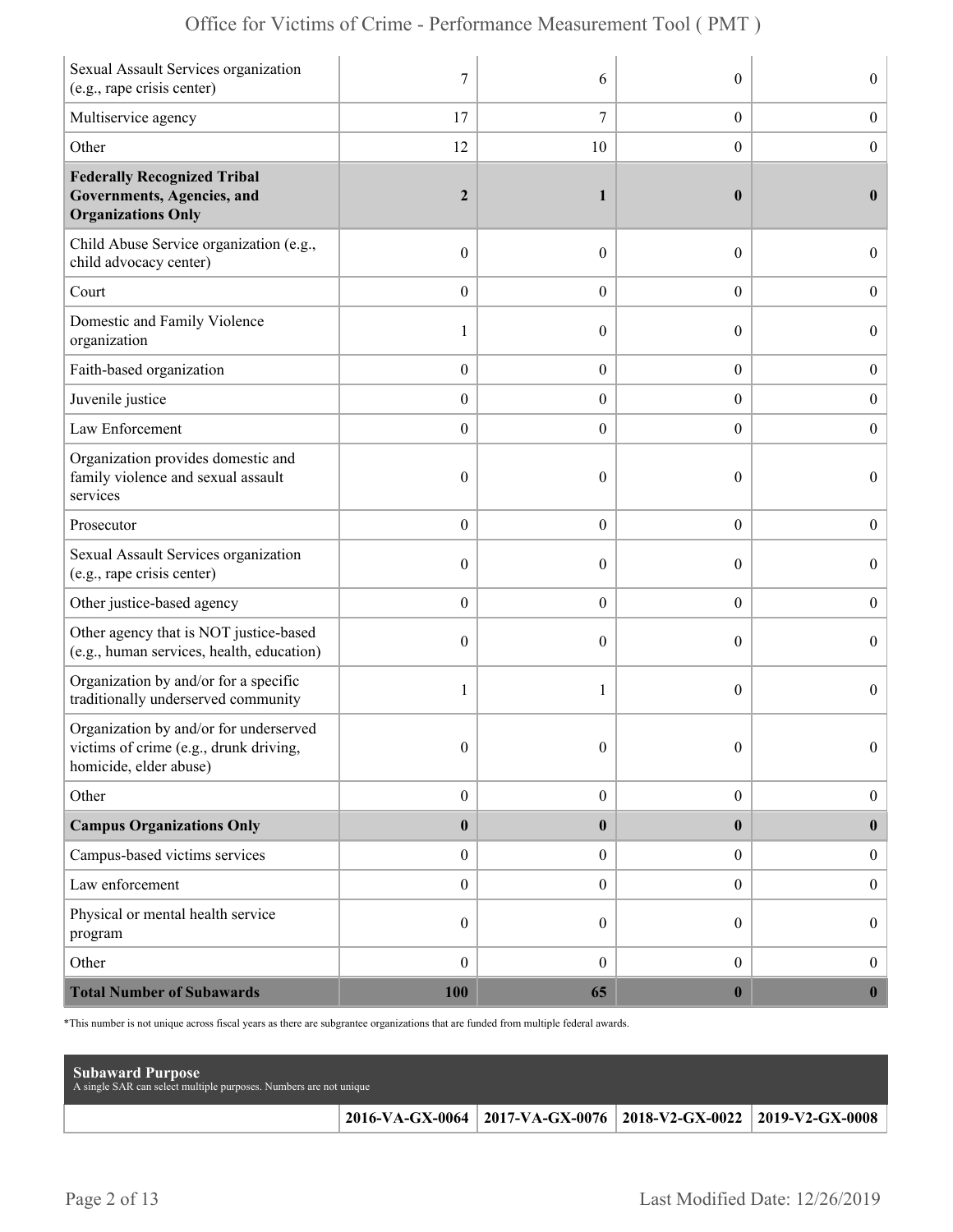| A. Continue a VOCA-funded victim<br>project funded in a previous year                  | 93 | 49 | 0          |
|----------------------------------------------------------------------------------------|----|----|------------|
| B. Expand or enhance an existing project<br>not funded by VOCA in the previous<br>year | Q  | 13 |            |
| C. Start up a new victim services project                                              |    |    | $^{\circ}$ |
| D. Start up a new Native American<br>victim services project                           | 0  |    |            |
| E. Expand or enhance an existing <b>Native</b><br>American project                     | 0  |    |            |

**VOCA and Match Funds** A single SAR can select multiple service types. Numbers are not unique

|                                                              | 2016-VA-GX-0064 | $2017-VA-GX-0076$ | 2018-V2-GX-0022 | 2019-V2-GX-0008 |
|--------------------------------------------------------------|-----------------|-------------------|-----------------|-----------------|
| A.INFORMATION & REFERRAL                                     | 94              | 57                | 0               |                 |
| <b>B.PERSONAL</b><br>ADVOCACY/ACCOMPANIMENT                  | 81              | 52                | 0               |                 |
| <b>C.EMOTIONAL SUPPORT OR</b><br><b>SAFETY SERVICES</b>      | 81              | 47                | 0               |                 |
| <b>D.SHELTER/HOUSING SERVICES</b>                            | 38              | 21                | $\Omega$        |                 |
| E.CRIMINAL/CIVIL JUSTICE<br><b>SYSTEM ASSISTANCE</b>         | 79              | 46                | 0               |                 |
| <b>F. ASSISTANCE IN FILING</b><br><b>COMPENSATION CLAIMS</b> | 100             | 65                | 0               |                 |

| <b>Priority and Underserved Requirements</b> |                 |                 |                 |                 |  |  |
|----------------------------------------------|-----------------|-----------------|-----------------|-----------------|--|--|
| <b>Priority Area</b>                         | 2016-VA-GX-0064 | 2017-VA-GX-0076 | 2018-V2-GX-0022 | 2019-V2-GX-0008 |  |  |
| <b>Child Abuse</b>                           |                 |                 |                 |                 |  |  |
| <b>Total Amount</b>                          | \$3,888,909.00  | \$931,421.00    | \$0.00          | \$0.00          |  |  |
| % of Total Federal Award                     | 27.00 %         | $8.00\%$        |                 |                 |  |  |
| <b>Domestic and Family Violence</b>          |                 |                 |                 |                 |  |  |
| <b>Total Amount</b>                          | \$6,942,535.00  | \$2,487,016.00  | \$0.00          | \$0.00          |  |  |
| % of Total Federal Award                     | 48.00 %         | 21.00 %         |                 |                 |  |  |
| <b>Sexual Assault</b>                        |                 |                 |                 |                 |  |  |
| <b>Total Amount</b>                          | \$1,236,723.00  | \$775,627.00    | \$0.00          | \$0.00          |  |  |
| % of Total Federal Award                     | 8.00 %          | $6.00\%$        |                 |                 |  |  |
| <b>Underserved</b>                           |                 |                 |                 |                 |  |  |
| <b>Total Amount</b>                          | \$1,179,674.00  | \$1,178,511.00  | \$0.00          | \$0.00          |  |  |
| % of Total Federal Award                     | 8.00 %          | 10.00 %         |                 |                 |  |  |

| <b>Budget and Staffing</b>  |                                                                       |  |
|-----------------------------|-----------------------------------------------------------------------|--|
| <b>Staffing Information</b> | 2016-VA-GX-0064   2017-VA-GX-0076   2018-V2-GX-0022   2019-V2-GX-0008 |  |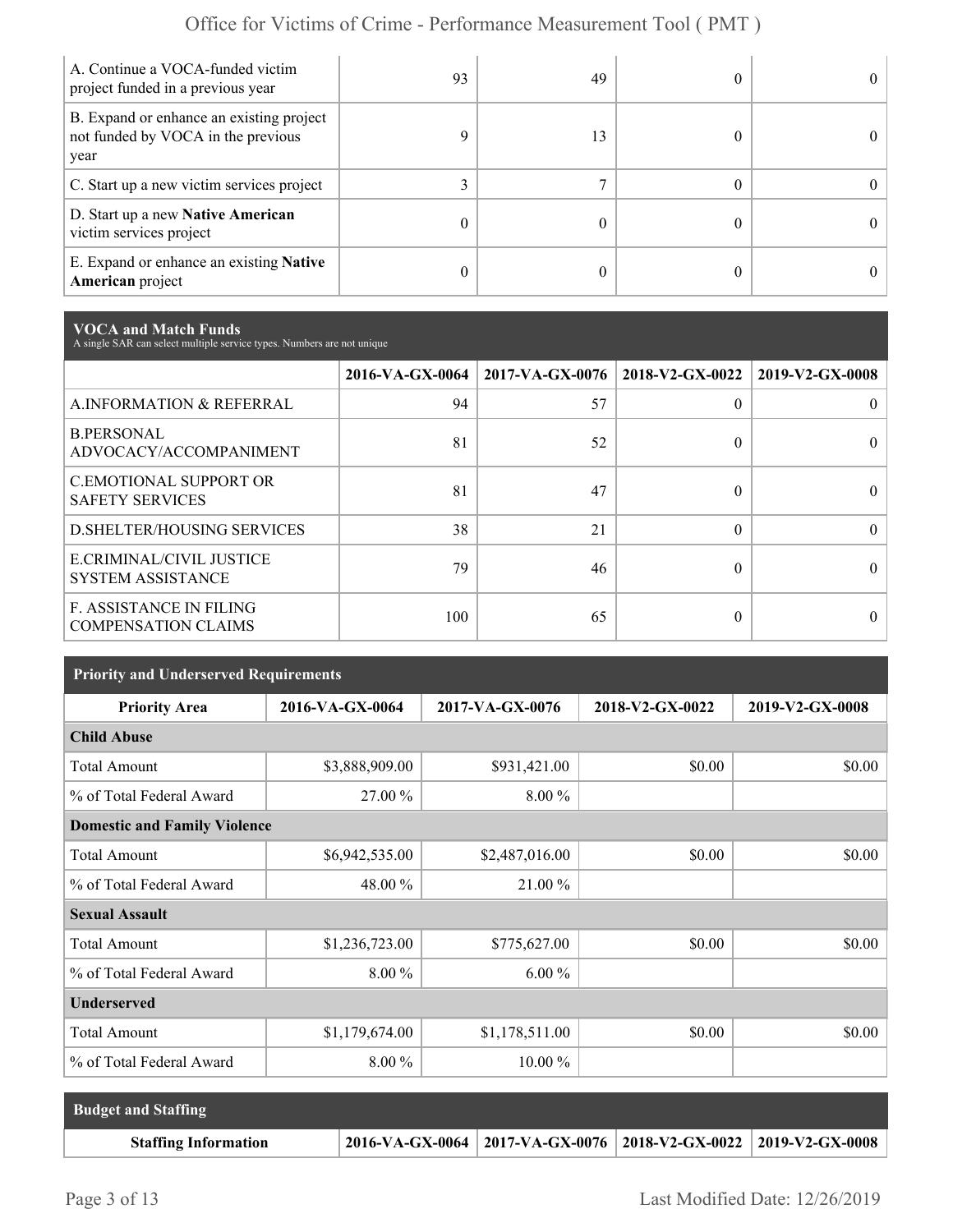| Total number of paid staff for all<br>subgrantee victimization program and/or<br>services                                                            | 1120   | 498    |  |
|------------------------------------------------------------------------------------------------------------------------------------------------------|--------|--------|--|
| Number of staff hours funded through<br>this VOCA award (plus match) for<br>subgrantee's victimization programs<br>and/or services                   | 344047 | 151654 |  |
| Total number of volunteer staff<br>supporting the work of this VOCA award<br>(plus match) for subgrantee's<br>victimization programs and/or services | 873    | 296    |  |
| Number of volunteer hours supporting<br>the work of this VOCA award (plus<br>match) for subgrantee's victimization<br>programs and/or services       | 88059  | 45981  |  |

### **AGGREGATED SUBGRANTEE PERFORMANCE MEASURE DATA**

**Victimization Type**

|                                                                                               | Number of                                                                          | <b>Number of Individuals Who Actually Received Services</b><br><b>Based on a Presenting Victimization</b> |                           |                           |                           |                                  |
|-----------------------------------------------------------------------------------------------|------------------------------------------------------------------------------------|-----------------------------------------------------------------------------------------------------------|---------------------------|---------------------------|---------------------------|----------------------------------|
| <b>Victimization Type</b>                                                                     | <b>Subgrantees Indicating</b><br><b>Intent to Serve This</b><br><b>Victim Type</b> | Quarter<br>1 Total                                                                                        | <b>Quarter</b><br>2 Total | <b>Quarter</b><br>3 Total | <b>Quarter</b><br>4 Total | Per<br><b>Ouarter</b><br>Average |
| <b>Adult Physical Assault (includes</b><br><b>Aggravated and Simple Assault)</b>              | 51                                                                                 | 1400                                                                                                      | 1631                      | 1432                      | 1311                      | 1443                             |
| <b>Adult Sexual Assault</b>                                                                   | 57                                                                                 | 598                                                                                                       | 1156                      | 1033                      | 1011                      | 949                              |
| Adults Sexually Abused/Assaulted as<br>Children                                               | 46                                                                                 | 166                                                                                                       | 233                       | 261                       | 180                       | 210                              |
| Arson                                                                                         | 19                                                                                 | 11                                                                                                        | 10                        | 6                         | 9                         | 9                                |
| Bullying (Verbal, Cyber or Physical)                                                          | 38                                                                                 | 465                                                                                                       | 267                       | 295                       | 375                       | 350                              |
| Burglary                                                                                      | 25                                                                                 | 85                                                                                                        | 87                        | 57                        | 116                       | 86                               |
| Child Physical Abuse or Neglect                                                               | $\overline{2}$                                                                     | 2369                                                                                                      | 2227                      | 2242                      | 2357                      | 2298                             |
| Child Pornography                                                                             | 34                                                                                 | 25                                                                                                        | 66                        | 33                        | 18                        | 35                               |
| Child Sexual Abuse/Assault                                                                    | $\mathbf{1}$                                                                       | 1250                                                                                                      | 1336                      | 1339                      | 1542                      | 1366                             |
| Domestic and/or Family Violence                                                               | 8                                                                                  | 4936                                                                                                      | 5500                      | 5144                      | 5156                      | 5184                             |
| <b>DUI/DWI</b> Incidents                                                                      | $\mathbf{1}$                                                                       | 201                                                                                                       | 223                       | 255                       | 249                       | 232                              |
| Elder Abuse or Neglect                                                                        | 34                                                                                 | 28                                                                                                        | 19                        | 28                        | 60                        | 33                               |
| Hate Crime:<br>Racial/Religious/Gender/ Sexual<br>Orientation/Other (Explanation<br>Required) | 22                                                                                 | 75                                                                                                        | 62                        | 83                        | 40                        | 65                               |
| Human Trafficking: Labor                                                                      | 22                                                                                 | 10                                                                                                        | 15                        | 31                        | 10                        | 16                               |
| Human Trafficking: Sex                                                                        | 38                                                                                 | 410                                                                                                       | 381                       | 98                        | 36                        | 231                              |
| Identity Theft/Fraud/Financial Crime                                                          | 19                                                                                 | 70                                                                                                        | 68                        | 56                        | 43                        | 59                               |

Page 4 of 13 Last Modified Date: 12/26/2019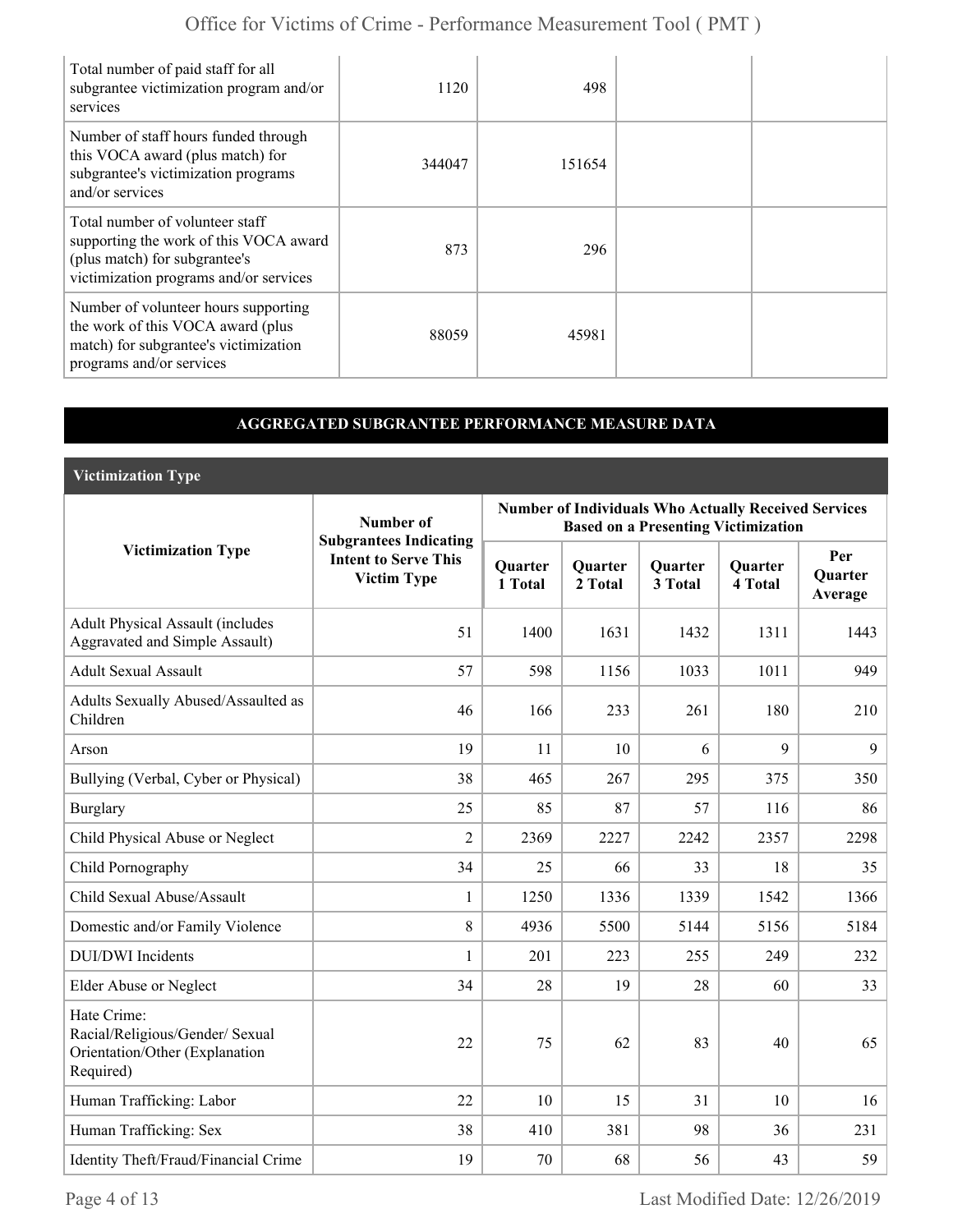| Office for Victims of Crime - Performance Measurement Tool (PMT) |  |
|------------------------------------------------------------------|--|
|------------------------------------------------------------------|--|

| Kidnapping (non-custodial)                           | 20 | 94               | 61  | 71   | 85   | 77   |
|------------------------------------------------------|----|------------------|-----|------|------|------|
| Kidnapping (custodial)                               | 22 | 5                | 7   | 14   | 16   | 10   |
| Mass Violence<br>(Domestic/International)            | 15 | 6                | 11  | 9    | 9    | 8    |
| Other Vehicular Victimization (e.g.,<br>Hit and Run) | 21 | 34               | 34  | 45   | 41   | 38   |
| Robbery                                              | 23 | 238              | 40  | 79   | 84   | 110  |
| Stalking/Harassment                                  | 52 | 327              | 207 | 244  | 300  | 269  |
| <b>Survivors of Homicide Victims</b>                 | 31 | 248              | 334 | 311  | 300  | 298  |
| Teen Dating Victimization                            | 43 | 14               | 11  | 16   | 20   | 15   |
| Terrorism (Domestic/International)                   | 10 | $\boldsymbol{0}$ | 16  | 5    | 11   | 8    |
| Other                                                | 7  | 1432             | 418 | 1660 | 1183 | 1173 |

### **Special Classifications of Individuals**

|                                                          | <b>Number of Individuals Self Reporting a Special Classification</b> |                                  |                           |                                  |                        |
|----------------------------------------------------------|----------------------------------------------------------------------|----------------------------------|---------------------------|----------------------------------|------------------------|
| <b>Special Classifications of Individuals</b>            | <b>Quarter 1</b><br><b>Total</b>                                     | <b>Quarter 2</b><br><b>Total</b> | Quarter 3<br><b>Total</b> | <b>Quarter 4</b><br><b>Total</b> | Per Quarter<br>Average |
| Deaf/Hard of Hearing                                     | 41                                                                   | 26                               | 45                        | 33                               | 187                    |
| <b>Homeless</b>                                          | 1438                                                                 | 1468                             | 1396                      | 1482                             | 3719                   |
| Immigrants/Refugees/Asylum Seekers                       | 698                                                                  | 858                              | 970                       | 1060                             | 2181                   |
| <b>LGBTQ</b>                                             | 319                                                                  | 299                              | 306                       | 235                              | 571                    |
| Veterans                                                 | 40                                                                   | 47                               | 31                        | 72                               | 119                    |
| Victims with Disabilities: Cognitive<br>Physical /Mental | 626                                                                  | 637                              | 631                       | 717                              | 2419                   |
| Victims with Limited English Proficiency                 | 778                                                                  | 965                              | 1136                      | 1173                             | 2984                   |
| Other                                                    | 14                                                                   | 19                               | 30                        | 93                               | 111                    |

| <b>General Award Information</b>                                                                                             |               |           |
|------------------------------------------------------------------------------------------------------------------------------|---------------|-----------|
| <b>Activities Conducted at the Subgrantee Level</b>                                                                          | <b>Number</b> | Percent   |
| Total number of individuals who received services during the Fiscal Year.                                                    | 42533         |           |
| Total number of anonymous contacts who received services during the Fiscal Year                                              | 7442          |           |
| Number of new individuals who received services from your state for the first time during the Fiscal Year.                   | 28498         | $67.00\%$ |
| Of the clients who received services, how many presented with more than one type of victimization during<br>the Fiscal Year? | 7516          | $17.67\%$ |
| Number of individuals assisted with a victim compensation application during the Fiscal Year.                                | 8425          |           |

| <b>Demographics</b>                                  |        |           |
|------------------------------------------------------|--------|-----------|
| Demographic Characteristic of New Individuals Served | Number | Percent   |
| Race/Ethinicity                                      |        |           |
| American Indian or Alaska Native                     | 3391   | $11.90\%$ |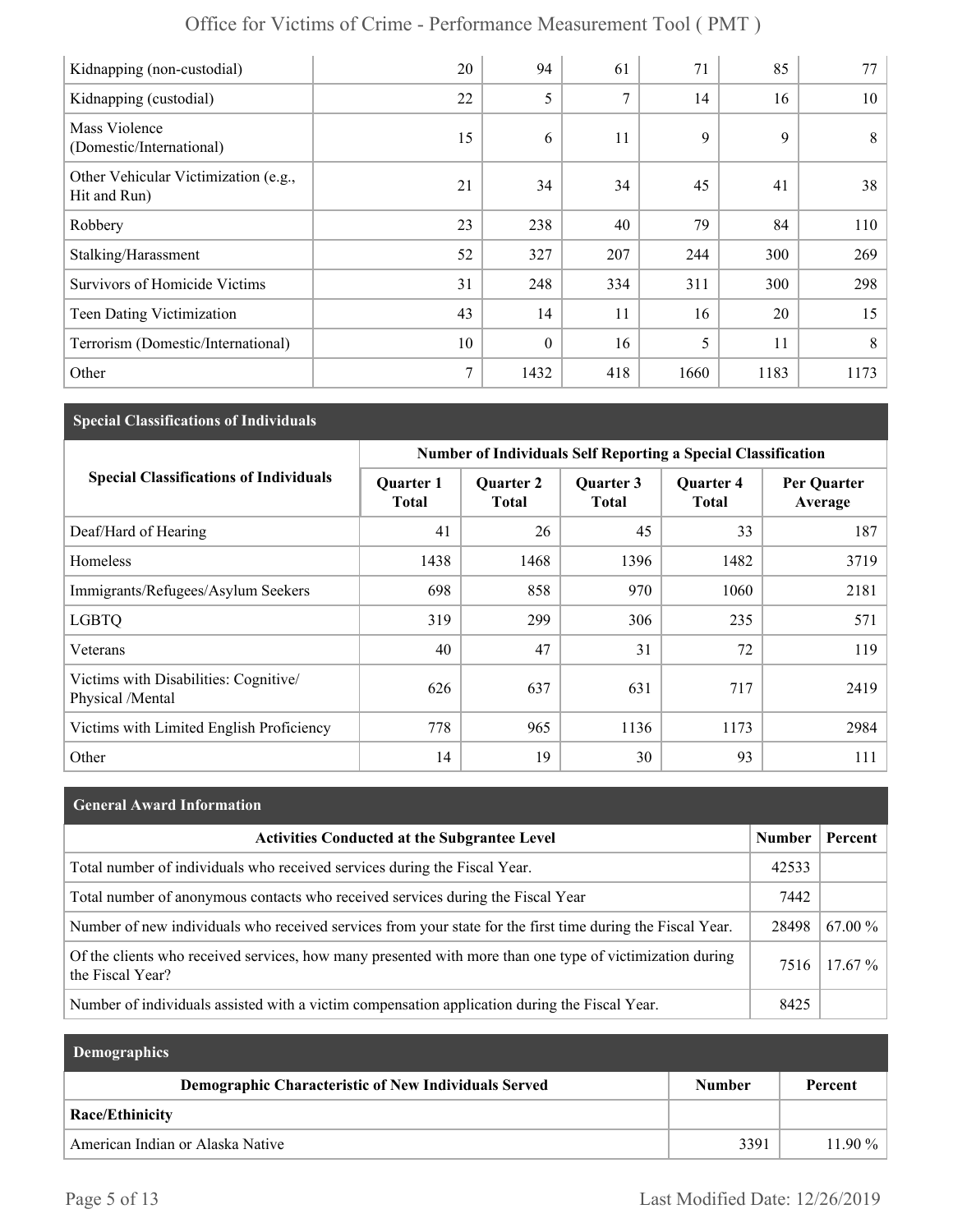| Asian                                     | 177   | $0.62 \%$   |
|-------------------------------------------|-------|-------------|
| <b>Black or African American</b>          | 909   | 3.19%       |
| Hispanic or Latino                        | 12954 | 45.46 %     |
| Native Hawaiian or Other Pacific Islander | 62    | $0.22\%$    |
| White Non-Latino or Caucasian             | 7575  | 26.58 %     |
| Some Other Race                           | 168   | $0.59\%$    |
| <b>Multiple Races</b>                     | 512   | $1.80 \%$   |
| Not Reported                              | 1963  | $6.89\%$    |
| Not Tracked                               | 787   | 2.76 %      |
| <b>Race/Ethnicity Total</b>               | 28498 |             |
| <b>Gender Identity</b>                    |       |             |
| Male                                      | 7563  | 26.54 %     |
| Female                                    | 20007 | 70.20%      |
| Other                                     | 16    | $0.06\%$    |
| Not Reported                              | 149   | $0.52\%$    |
| Not Tracked                               | 763   | 2.68 %      |
| <b>Gender Total</b>                       | 28498 |             |
| Age                                       |       |             |
| Age 0-12                                  | 7245  | 25.42 %     |
| Age 13-17                                 | 3128  | $10.98\,\%$ |
| Age 18-24                                 | 2814  | 9.87%       |
| Age 25-59                                 | 12307 | 43.19%      |
| Age 60 and Older                          | 1217  | 4.27%       |
| Not Reported                              | 992   | 3.48 %      |
| Not Tracked                               | 795   | 2.79 %      |
| <b>Age Total</b>                          | 28498 |             |

| <b>Direct Services</b> |                                                                                 |                                                                    |                                                                           |                         |
|------------------------|---------------------------------------------------------------------------------|--------------------------------------------------------------------|---------------------------------------------------------------------------|-------------------------|
| <b>Service Area</b>    | # of Subgrantees<br><b>That Provided</b><br><b>Services in This</b><br>Category | $#$ of<br><b>Individuals/Contacts</b><br><b>Receiving Services</b> | <b>Specific Service</b>                                                   | Frequency<br>of Service |
|                        |                                                                                 |                                                                    | Enter the number of times services were<br>provided in each subcategory.  | $\theta$                |
|                        |                                                                                 |                                                                    | A1. Information about the criminal<br>justice process                     | 16112                   |
| A. Information &       | 76                                                                              | 25608                                                              | A2. Information about victim rights, how<br>to obtain notifications, etc. | 16126                   |
| Referral               |                                                                                 |                                                                    | A3. Referral to other victim service<br>programs                          | 16916                   |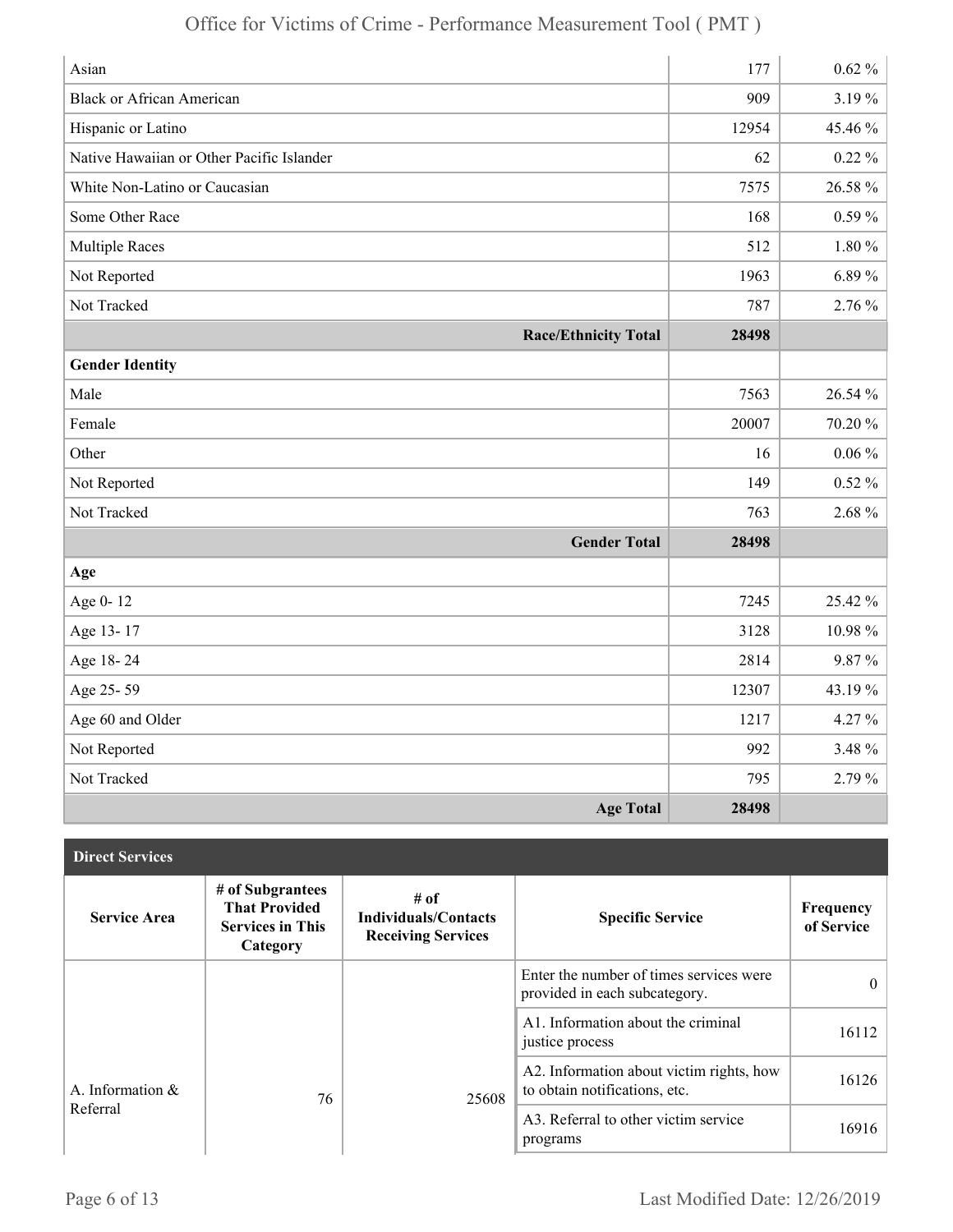|                                           |    |       | A4. Referral to other services, supports,<br>and resources (includes legal, medical,<br>faith-based organizations, address<br>confidentiality programs, etc.) | 14513            |
|-------------------------------------------|----|-------|---------------------------------------------------------------------------------------------------------------------------------------------------------------|------------------|
|                                           |    |       | Enter the number of times services were<br>provided in each subcategory.                                                                                      | $\overline{0}$   |
|                                           |    |       | B1. Victim advocacy/accompaniment to<br>emergency medical care                                                                                                | 643              |
|                                           |    |       | B2. Victim advocacy/accompaniment to<br>medical forensic exam                                                                                                 | 1004             |
|                                           |    |       | B3. Law enforcement interview<br>advocacy/accompaniment                                                                                                       | 2839             |
|                                           |    | 12982 | B4. Individual advocacy (e.g., assistance<br>in applying for public benefits, return of<br>personal property or effects)                                      | 16140            |
| B. Personal<br>Advocacy/<br>Accompaniment | 69 |       | B5. Performance of medical or<br>nonmedical forensic exam or interview<br>or medical evidence collection                                                      | 890              |
|                                           |    |       | B6. Immigration assistance (e.g., special<br>visas, continued presence application,<br>and other immigration relief)                                          | 1288             |
|                                           |    |       | B7. Intervention with employer, creditor,<br>landlord, or academic institution                                                                                | 1380             |
|                                           |    |       | B8. Child or dependent care assistance<br>(includes coordination of services)                                                                                 | 660              |
|                                           |    |       | B9. Transportation assistance (includes<br>coordination of services)                                                                                          | 3850             |
|                                           |    |       | B10. Interpreter services                                                                                                                                     | 1311             |
|                                           |    |       | Enter the number of times services were<br>provided in each subcategory.                                                                                      | $\boldsymbol{0}$ |
|                                           |    |       | C1. Crisis intervention (in-person,<br>includes safety planning, etc.)                                                                                        | 15968            |
|                                           |    |       | C2. Hotline/crisis line counseling                                                                                                                            | 11055            |
| C. Emotional<br><b>Support or Safety</b>  | 65 | 18185 | C3. On-scene crisis response (e.g.,<br>community crisis response)                                                                                             | 1791             |
| <b>Services</b>                           |    |       | C4. Individual counseling                                                                                                                                     | 9658             |
|                                           |    |       | C5. Support groups (facilitated or peer)                                                                                                                      | 3743             |
|                                           |    |       | C6. Other Therapy (traditional, cultural,<br>or alternative healing; art, writing, or<br>play therapy, etc.)                                                  | 3109             |
|                                           |    |       | C7. Emergency financial assistance                                                                                                                            | 1139             |
|                                           |    |       | Enter the number of times services were<br>provided in each subcategory.                                                                                      | $\mathbf{0}$     |
| D. Shelter/Housing                        |    | 4247  | D1. Emergency shelter or safe house                                                                                                                           | 32580            |
| Services                                  | 47 |       | D2. Transitional housing                                                                                                                                      | 3778             |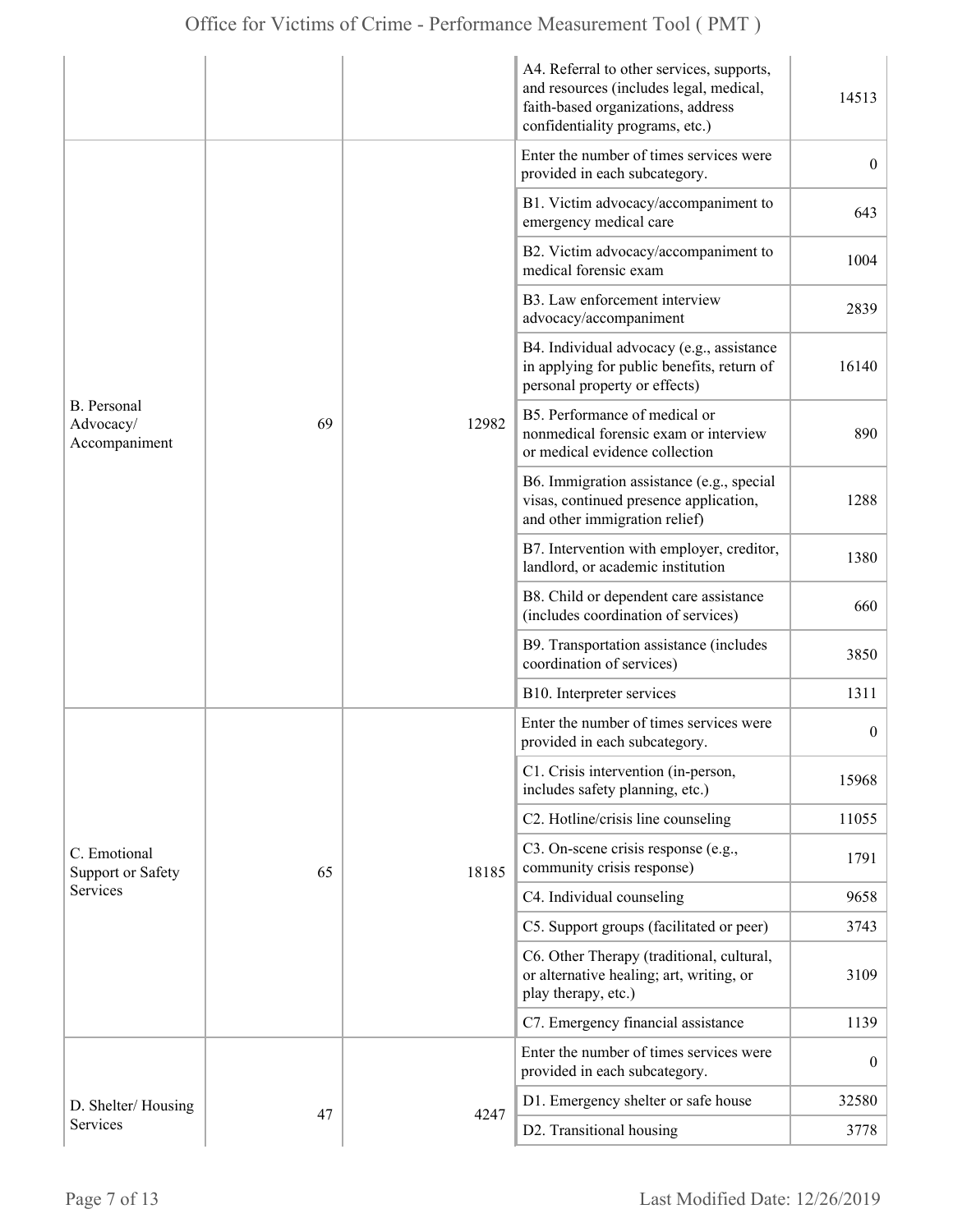|                                                    |    |       | D3. Relocation assistance (includes<br>assistance with obtaining housing)  | 950      |
|----------------------------------------------------|----|-------|----------------------------------------------------------------------------|----------|
| E. Criminal/ Civil<br>Justice System<br>Assistance |    |       | Enter the number of times services were<br>provided in each subcategory.   | $\theta$ |
|                                                    |    |       | E1. Notification of criminal justice<br>events                             | 13205    |
|                                                    |    |       | E2. Victim impact statement assistance                                     | 2889     |
|                                                    |    |       | E3. Assistance with restitution                                            | 990      |
|                                                    |    |       | E4. Civil legal assistance in obtaining<br>protection or restraining order | 1125     |
|                                                    | 69 | 17224 | E5. Civil legal assistance with family law<br>issues                       | 2457     |
|                                                    |    |       | E6. Other emergency justice-related<br>assistance                          | 83       |
|                                                    |    |       | E7. Immigration assistance                                                 | 1375     |
|                                                    |    |       | E8. Prosecution interview<br>advocacy/accompaniment                        | 3467     |
|                                                    |    |       | E9. Law enforcement interview<br>advocacy/accompaniment                    | 1392     |
|                                                    |    |       | E10. Criminal advocacy/accompaniment                                       | 6923     |
|                                                    |    |       | E11. Other legal advice and/or counsel                                     | 5248     |

### **ANNUAL QUESTIONS**

| <b>Grantee Annually Reported Questions</b>                                                                                                       |                  |  |
|--------------------------------------------------------------------------------------------------------------------------------------------------|------------------|--|
| <b>Question/Option</b>                                                                                                                           | Count            |  |
| Were any administrative and training funds used during the reporting period?                                                                     |                  |  |
| Yes                                                                                                                                              |                  |  |
| N <sub>0</sub>                                                                                                                                   | $\theta$         |  |
| Did the administrative funds support any education activities during the reporting period?                                                       |                  |  |
| Yes                                                                                                                                              | $\overline{0}$   |  |
| N <sub>0</sub>                                                                                                                                   |                  |  |
| Number of requests received for education activities during the reporting period.                                                                | $\overline{0}$   |  |
| Number of people trained or attending education events during the reporting period.                                                              | $\boldsymbol{0}$ |  |
| Number of events conducted during the reporting period.                                                                                          |                  |  |
| Did the grant support any coordination activities (e.g., with other service providers, law enforcement agencies) during the<br>reporting period? |                  |  |
| Yes                                                                                                                                              |                  |  |
| N <sub>0</sub>                                                                                                                                   | $\theta$         |  |
| Describe any program or educational materials developed during the reporting period.                                                             |                  |  |
| <b>NA</b>                                                                                                                                        |                  |  |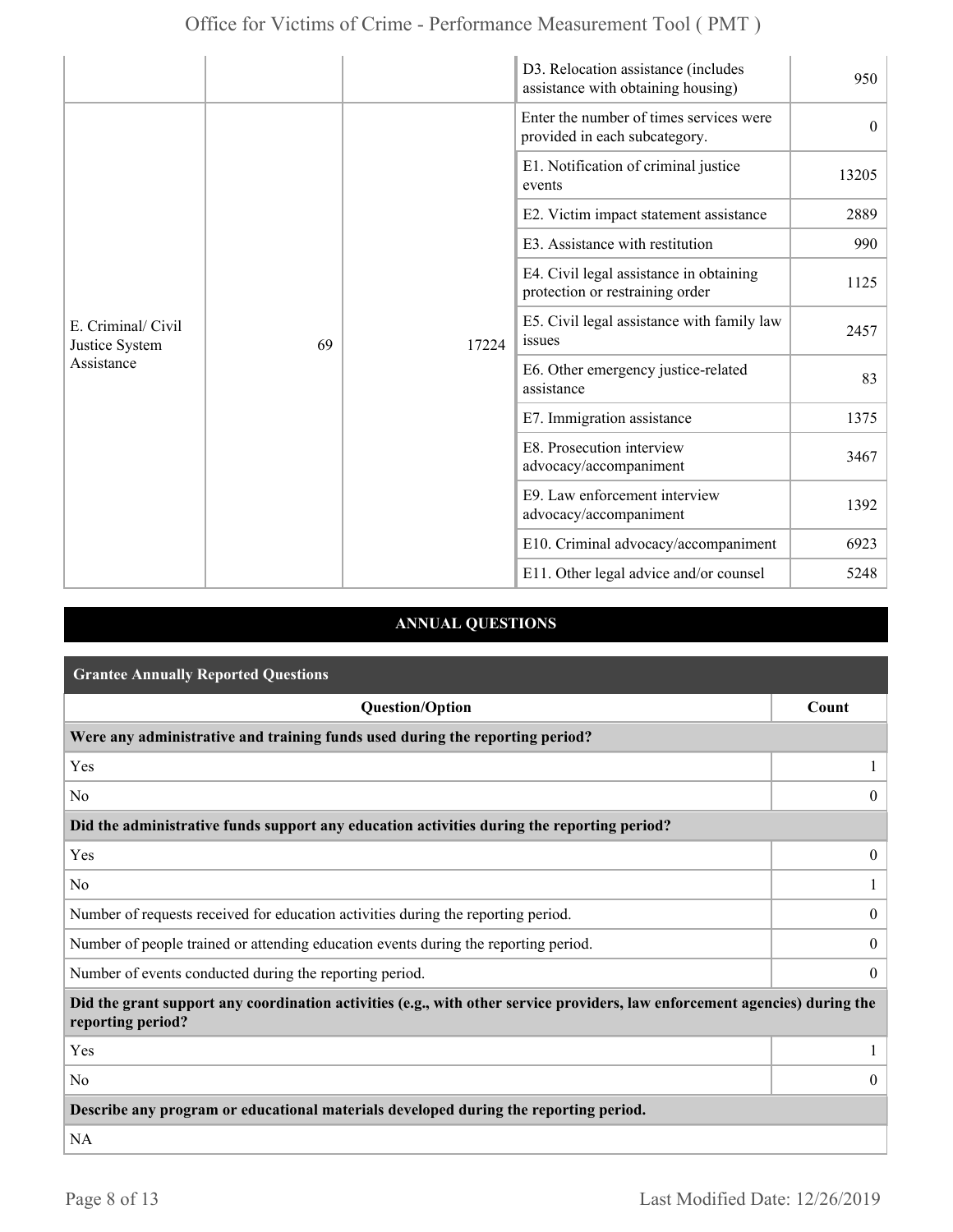#### **Describe any planning or training events held during the reporting period.**

#### NA

#### **Describe any program policies changed during the reporting period.**

Through technical assistance provided by grant staff, subrecipients have continued to update their policies related to collecting and tracking data in order to comply with the OVC PMT data collection requirements. This fiscal year we were also able to implement a web-based grants management system and deploy the invoicing functionalities this fiscal year. This has allowed our department to begin re-evaluating our policies and procedures for internal controls and we are in the process of re-writing those policies and procedures and anticipate completing them in the next FY. In addition, subrecipients have updated their grievance policies and procedures to ensure that program staff, participants, and volunteers are made aware that they have the opportunity to contact our office with any concerns regarding potential fraud, waste, abuse, or misconduct. By building organizational capacity and mindfully restructuring, crime survivors are able to receive trauma-informed services in a timely and efficient manner. Many other subrecipients have continued to assess their procedures to be more trauma informed and inclusive of survivors of diverse backgrounds. For example, many service providers have been analyzing the accessibility of their services to Limited English Proficient (LEP) individuals and survivors with disabilities. Program policy changes have helped to better measure the outcome of the services being provided with VOCA funding. Our office has also incorporated an additional level of internal financial review by our finance department staff in order to best ensure quality control in the desk monitoring of federally funded subrecipients.

#### **Describe any earned media coverage events/episodes during the reporting period.**

#### NA

#### **Describe any coordinated responses/services for assisting crime victims during the reporting period.**

All subrecipients as part of their award obligations are required to cooperate and coordinate services with and acknowledge services of other CVRC funded programs and other services in their region that serve survivors of crime. Advocates and other staff regularly attend local coordinated community response and multidisciplinary team meetings in order to better understand how survivors can access the different services in the community and to work together to solve systemic problems affecting crime survivors. Non-governmental and governmental entities serving crime survivors are working together throughout the state in order to ensure that crime survivors are aware of their rights and the services available to them, including housing, legal services, advocacy, case management, counseling, survivor compensation, and others. Our office continues to work closely with the state s Children, Youth, and Families Department (CYFD), which administers FVPSA funding and state funding for child advocacy and domestic violence services, during the reporting period. This year, there has been increased coordination among child advocacy centers and sexual assault service providers seeking to ensure both the sustainability of these important programs and the expansion of services in order to meet the growing demand for advocacy and support services for survivors. Coordinated community response and multi-disciplinary team meetings are thriving in communities such as Sandoval, San Juan County and Chaves County. Additional information about coordinated responses/services are included in #13.

#### **Please discuss the major issues in your state that either assist or prevent victims from receiving assistance during the reporting period.**

As part of their quarterly statistical reporting, subrecipients inform us on a regular basis of the issues that arise in service provision to crime survivors. Issues that assist service to crime survivors include a well-developed, well-trained network of professionals earning a living wage working together in regular collaboration to communicate in a trauma-informed manner to meet the needs of crime survivors. This prior fiscal year, CVRC was able to support increased salaries for direct services staff and have seen a decrease in turn over in many communities. Examples include communities in which an MDT or CCR meeting occurs with regularity in which key components of the system are represented (prosecution, law enforcement, mental health providers, medical professionals, survivor service providers, and others) and can learn from each other about current protocols and available resources. Relationship building, effective communication, continuity of staff, and mentorship are all helpful in assisting to provide effective service to crime survivors. There have also been more efforts this reporting period to incorporate less traditional survivor service providers who interact with and assist survivors of crimes. Issues that continue to prevent service to crime survivors include lack of resources, lack of reliable/available transportation for survivors, lack of staff, and lack of expertise around the particular needs of crime survivors. Examples include frustration for survivor advocates who are unable to refer crime survivors for legal services, affordable housing, substance use disorder services, and mental health services. Several subrecipients have reported vacancies in licensed counselor positions for several months, which has created long waiting lists for survivors seeking mental health services. Rural isolation and poverty often exacerbate the already challenging situations that many survivors face in New Mexico.

**Please describe ways that your agency promoted the coordination of public and private efforts within the community to help crime victims during the reporting period.**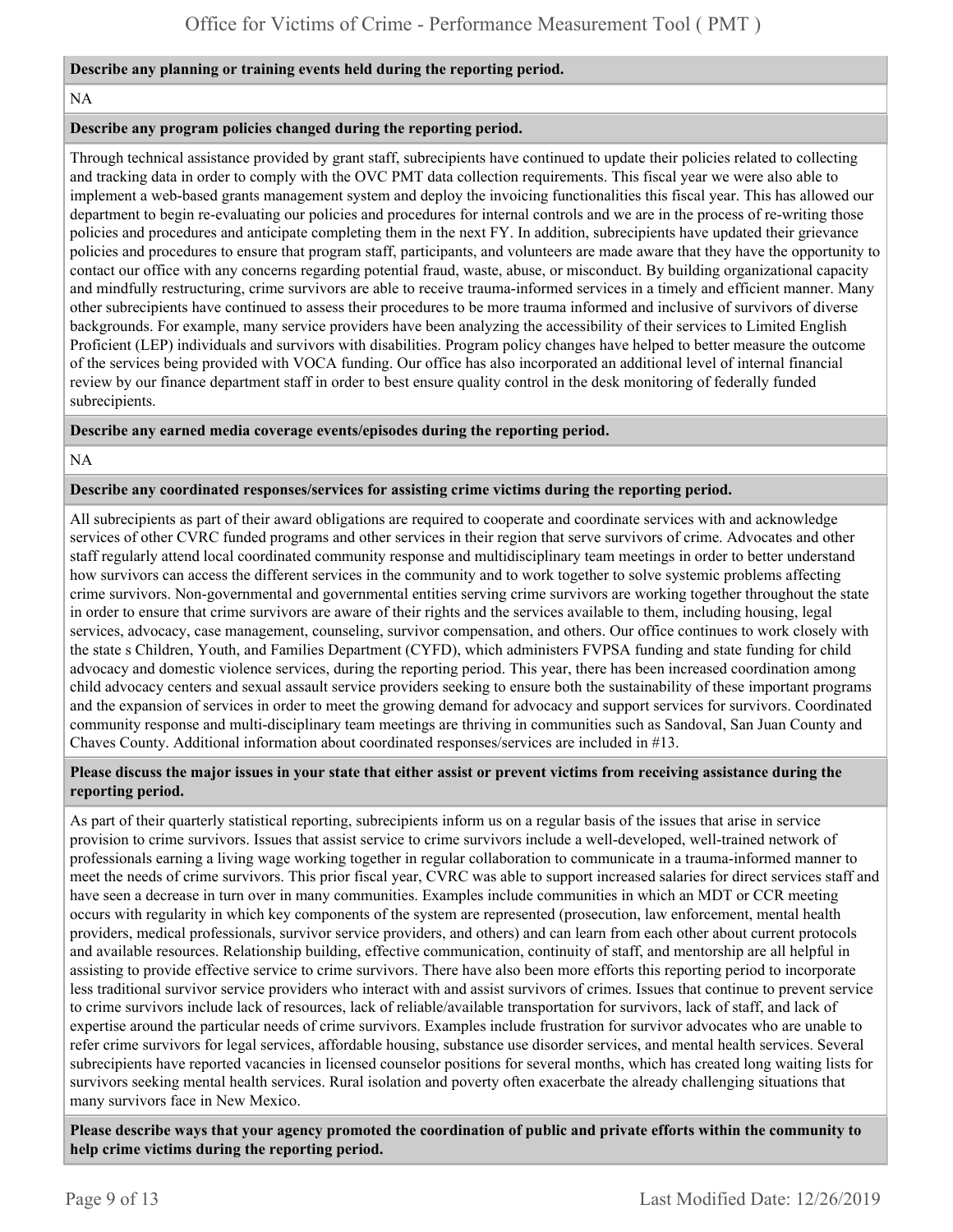NMCVRC administers the VOCA Victim Assistance, STOP VAWA, and SASP formula grants, and other state crime survivor funds, for the state of New Mexico. The funding strategies and priorities for these awards are guided by a comprehensive statewide plan that addresses all of these formula grants and works to address the needs for serving survivors of all crime within the state. The collaborative efforts with our funding sources enhance our ability to administer the VOCA Victim Assistance funding to support efforts in meeting the needs of survivors of crime within our state, including ways to better identify underserved survivors. We also continue to require that applicants for competitive VOCA funding describe their collaborative efforts in their grant proposals and we contractually require all VOCA subrecipients to coordinate with other service providers. These efforts are monitored for compliance through both quarterly narrative reporting and on-site monitoring. In addition, our agency participates in the Network, a collaborative multi-disciplinary group that provides training and awareness of sexual assault, domestic violence, and other crimes that affect adult and child survivors and offenders. It showcases existing programs and best practices that address services and treatment and is attended by non-profit, state, county, and federal governmental agencies. Our agency also has a presence at our local family justice center, the Family Advocacy Center, and attends the regular directors meeting with governmental and non-profit survivor service providers in the Albuquerque area. Our agency also works in collaboration with local, tribal, and statewide agencies to organize and participate in outreach on the services offered by NMCVRC and those provided by VOCA funded subrecipients throughout the state. We also attend and speak at task force meetings specific to human trafficking, violent crime, child abuse, domestic violence, sexual assault, and other organizations that serve survivors of crime, as well as coordinated community response teams and other groups serving survivors to discuss survivor issues and what we are seeing from projects statewide.

#### **Please describe any notable activities at the grantee level during the reporting period that improved delivery of victim services.**

To better meet the needs of crime survivors in the state, our agency has streamlined and updated the process for advocates to apply for emergency funds on behalf of survivors in crisis. The emergency fund request form was shortened to one fillable page, barriers to obtaining the assistance were reduced, and the eligibility guidelines were updated to incorporate the latest VOCA rule enhancements. During the reporting period, our agency provided training to survivor service providers on the improved process. As a result, all funds designated for emergency fund purposes during the reporting period were fully expended to assist crime survivors in emergency situations. Lastly, our agency in conjunction with the New Mexico Coalition of Sexual Assault Programs, the New Mexico Coalition Against Domestic Violence, the Coalition to Stop Violence Against Native Women, the New Mexico Office of the Attorney General, the U.S. Attorney s Office, the Administrative Office of the District Attorneys, the New Mexico Children, Youth and Families Department, the New Mexico Department of Health, Office of Injury Prevention, the University of New Mexico, the New Mexico Department of Corrections, and Albuquerque Police Department plan the annual Advocacy in Action Conference, a statewide conference attended by advocates, law enforcement, social workers, counselors, child protective services professionals, adult protective services professionals, probation/parole officers, attorneys, court personnel, and other survivor service providers. Some VOCA Victim Assistance administrative dollars are used to support this conference. The 24th AIA conference was a great success and planning for the 25th conference is well under way.

#### **Please discuss each priority (i.e., child abuse, domestic assault, sexual assault, and underserved) in which VOCA funds have been used to assist crime victims during the reporting period**

Child abuse: A rural Court Appointed Special Advocate (CASA) program reported the following case story in the second quarter of the reporting period: Our VOCA funded program director and a volunteer coach had a huge win this quarter with a volunteer in assisting three crime victims this reporting period. Our volunteer advocate, has been working with a family of three children for over a year. These children were victims of physical abuse by their mother and her boyfriend, as well as neglect by the mother and the father. The children and all three adults lived together in the home before the kids came into foster care. The boyfriend took it upon himself to discipline the children, using military-style techniques. When the children disclosed the abuse at school, the mother and her boyfriend were arrested and both charged criminally with child abuse. The children were (and continue to be) terrified of the boyfriend, referring to him only by the first initial of his name. The children's therapists have been preparing them to testify against the boyfriend and possibly their mother in the criminal trial. Our program director has a positive, long-standing relationship with the prosecutor on the mother's case and advocated that the prosecutor again offer a plea agreement, which she did, so that the children would not have to testify against their mother (with whom they were close to reunifying). The boyfriend also accepted a plea offer and he was ordered to jail while awaiting an evaluation for sentencing. Throughout the case, volunteer advocate has been suspicious that the mother, father, and boyfriend have had ongoing contact, despite a no contact order in both the criminal and civil cases. Through collaboration with the district attorney s office, they found jail calls that showed the while the parents appeared to have made progress in their ability to keep their children safe, they actually had not made any progress at all. Because of this team work among agencies and the committed advocacy of our volunteer and VOCA funded staff, these three children will be adopted by an aunt who is devoted to keeping them safe. Domestic assault: In the first quarter, a rural program who provides services to the Navajo nation reported the following: A mother and her young son fled a high lethality intimate partner violence relationship with her husband. She had been in the shelter for the second time. The client determined this time was enough for her and her son. She found hope and strength to stay in the shelter to complete her service plan by receiving individual DV counseling and attend women's DV life skills group. The client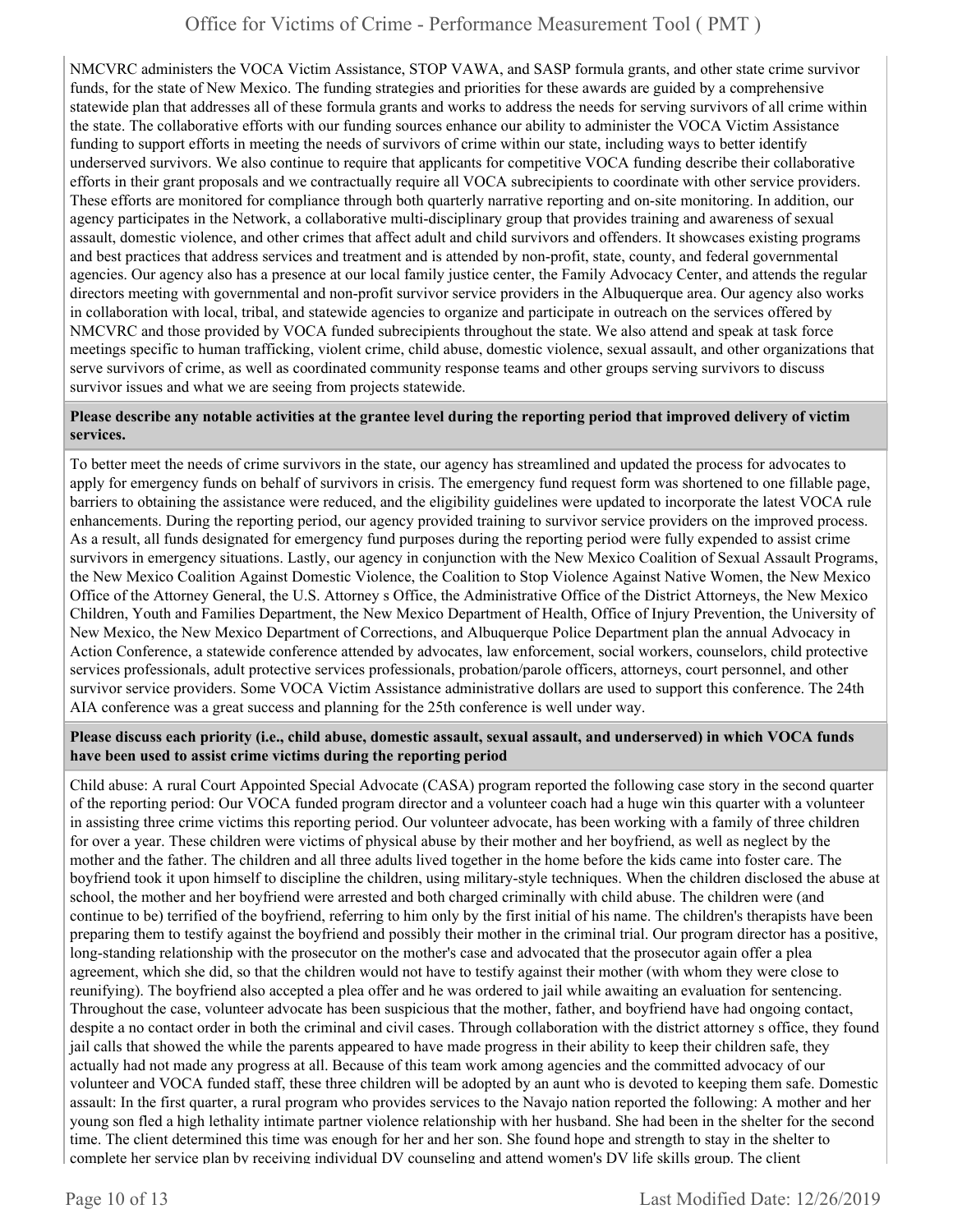successfully found her own apartment with shelter staff assistance for her and her son to finally live independently and our success story for this quarter involves a women with many barriers. She had been sexually assaulted by a stranger she met in a bar, was homeless, had no phone, no transportation, no support systems in Las Cruces and struggled with substance abuse. By chance a women who had known of our services found her on the side of the road and drove her to our main office location. She agreed to a SANE exam however, we did not have a nurse available until the next morning. We were able to provide her through emergency funding with a hotel room, and Uber while she waited until the next morning for an exam. While meeting with her that next day she expressed the difficulties of living in Las Cruces and her goal to move back to her hometown. Emergency funding was able to help provide her with another hotel room and a bus pass to her hometown. In her hometown she was greeted by family who have been very supportive during this process and also providing her with long term housing. Our victim also has been actively searching for rehab centers and would like to commit to sober living. Advocate was able to provide resources to rehab centers for client and she is currently in rehab and receiving services in her community. Underserved: In the fourth quarter, one of the VOCA funded underserved projects reported the following: We provided unique services to the family of a young Navajo girl who had been missing and believed murdered for a year and whose body was recently recovered on the reservation. In order to assist, we worked with FBI Agent and Navajo Investigator and FBI Victim Advocate in Gallup. The information provided is that the determination on the case is still on hold pending the results of the examination of the remains. We were able to inform our client with information she was not able to obtain. We received this e-mail from the client: "Thank You. Thank you so much for never stopping for me and my family. I appreciate that you have been constantly working on this for me and I appreciate that you have been constantly working on this for me and my family.

#### **Please briefly describe efforts taken to serve Victims of Federal crime during the reporting period.**

NMCVRC collects data from VOCA Victim Assistance funded service providers regarding how many Survivors of Federal crimes they serve. This information is required on the quarterly statistical report and training about serving Survivors of Federal crime is given to service providers. Many of our rural providers who share borders with or offer services on tribal lands report significant numbers of federal crime survivors. NMCVRC works closely with advocates from the U.S. Attorney s Office, Federal Bureau of Investigation, and the Department of Homeland Security to educate about compensation and survivor services within their respective jurisdiction. Additionally, they provide recommendations for speakers at our conference from Federal agents to Federal survivor advocates. The Federal advocates are also invited to participate in reviewing applications during the request for proposal process. We have also increased our coordination with the New Mexico Coalition to Stop Violence Against Native Women, which regularly encounters survivors and service providers who assist Survivors of Federal crime on tribal land.

#### **Please identify any emerging issues or notable trends affecting crime victim services in your state during the reporting period.**

In this fiscal year NMCVRC was able to support some significant increases in salaries which we are noticing has decreased the turnover that was a major issue for many years. However, we still notice that the number of services provided each year, even with vacancies, often does not decrease with fewer staff but remains constant or increases. As a result of this trend, we often hear agencies questioning their abilities to provide comprehensive services as opposed to crisis triage and management. Staff shortages continued to be identified as an issue across all disciplines and for all types of crime survivors. Service providers identified survivors facing extreme rural isolation, child survivors of crime, and elder survivors of crime as populations that are not only underserved, but are often not served at all. Other identified barriers to providing comprehensive services to crime survivors were access to mental health services, legal services, housing, transportation, and services for survivors struggling with substance abuse. Providers are still having difficulties finding therapists and counselors and do not have enough local referral sources to refer survivors of crime. This allowed our office to focus on continuing to enhance or increase services within child advocacy centers, law enforcement-based survivor advocates, and counseling for the past fiscal year.

#### **Please briefly outline any staffing retention issues that your victim assistance program has and why these issues may occur during the reporting period.**

As mentioned in #17, staff turnover has been an issue for subrecipients, but with increased salary we are noticing a change in this trend. However, turnover is still prevalent due to heavy workloads and complex trauma of survivors seeking services. Many agencies relying on funding from the state of New Mexico and local and tribal government funding sources continue to be faced with cuts and will continue to experience funding shortfalls during the next reporting period. There have also been significant changes in leadership, both programmatic and financial, which has required additional technical assistance to be provided by our agency to new directors and finance personnel. Both in person meetings/site visits and conference calls have facilitated this technical assistance

**Please explain your state process to publicize its victim assistance funding for services to victims of crime during the reporting period.**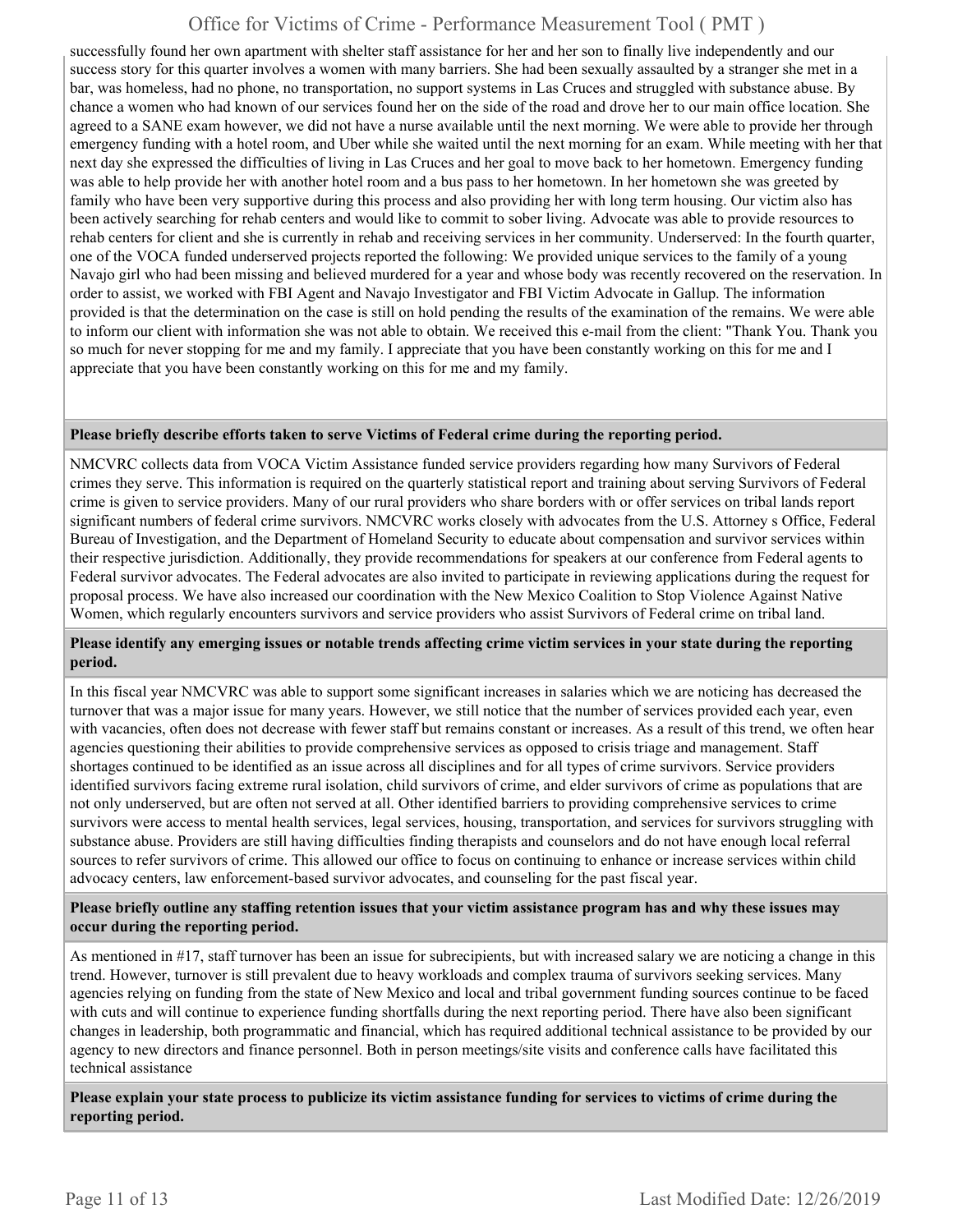Victim assistance funding for services to survivors of crimes was publicized through our newly updated agency website, free webinars, attendance at and active participation in various community meetings by agency staff, presentations statewide by agency staff, and email blasts to a large distribution list of governmental, non-governmental, and tribal survivor service providers. We distribute information to all district attorney's offices, law enforcement agencies, currently funded non-profit survivor service providers, the New Mexico Coalition of Sexual Assault Programs, the New Mexico Coalition Against Domestic Violence, the New Mexico Coalition to Stop Violence Against Native Women, the New Mexico Children s Alliance, and the state s network of CASA programs, among many other contacts. During this reporting period and request for proposals, this distribution list continued to expand to include many community service agencies, health care, educational, social service, homeless, and culturally specific organizations in order to expand the reach of the message that VOCA funding would be available for new projects providing direct services to crime survivors. As a result, many new organizations applied for and received VOCA funding. NMCVRC has been available to interested parties for technical assistance in creating successful grant proposals and will continue to do so in the upcoming reporting period. A free grant writing webinar was hosted by NMCVRC during the reporting period and the recording and slides were made available to the public on the NMCVRC website. Hundreds of written questions were submitted during the grant proposal process and answers were shared with any individual or organization indicating an interest in the grant process.

#### **Please explain how your state is able to direct funding to new/underserved populations during the reporting period.**

NMCVRC has ongoing communication with various stakeholders throughout the state in order to best address the needs of new/underserved populations of crime survivors in New Mexico. For example, stakeholder meetings held during prior reporting periods revealed that child survivors in particular have been underserved in our state, which led to a dramatic increase in the funding of CASA (Court Appointed Special Advocates for abused and neglected children) and child advocacy projects. In addition, stakeholders identified a need for access to fund for human trafficking and transitional housing for human trafficking survivors. Funding in the prior fiscal year was prioritized to support these survivors. There are also several projects whose clients are predominantly made up of underserved populations, such as tribal/Native American communities, immigrant communities, and communities of color. The results of the most recent statewide Implementation Plan that informs the funding priorities for services to crime survivors in New Mexico also determined that severely isolated rural populations have been especially underserved. As a result, through the last funding solicitation during the reporting period, new projects were selected for funding in these extremely isolated geographic areas. The last funding solicitation also saw the awarding of additional funding to support more survivors of human trafficking, more services in tribal areas such as Gallup, and more projects with a special focus on immigrant crime survivors. More than 10% of VOCA VA funded projects focus on providing services for underserved and marginalized populations, and a high percentage of the projects provide desperately needed survivor services in rural areas. Upcoming solicitations for funding will continue to build on the current efforts to direct funding to new/underserved populations. This reporting period included additional outreach to new/underserved populations, including the many tribal communities in our state.

#### **Please explain how your program is able to respond to gaps in services during the reporting period.**

As the administering agency for VOCA, STOP VAWA, SASP, and state funds for over 170 projects throughout the state, we have a unique opportunity to maintain awareness of gaps in services in our state. Through quarterly reports with required narrative updates on unmet needs, frequent communication with subrecipients, site visits, and engagement in community meetings, events, and trainings, we are able to learn of the struggles faced by survivor service providers across the state. By connecting subrecipients with resources and guidance, and by sharing best practices learned through subrecipient site visits, meetings, and technical assistance, we are able to facilitate a response to gaps in services. For example, NMCVRC continued the conversation regarding lack of services for survivors of human trafficking. By looking at the available funding sources' eligibility guidelines and by helping to share different models for how to address this particular need, NMCVRC has been responsive to addressing a gap in crucial services for trafficking in our state. We have also been very responsive to requests for outreach from around the state on the services provided by our agency, including federal grant funds, emergency funds, and survivor compensation. We have also worked together with other funders in New Mexico in order to ensure the sustainability of key programs in our state. Presentations were scheduled and conducted regionally in coordination with service providers and have also been provided to individual agencies at their request. We have also been flexible in allowing for budget revisions from subrecipients to address gaps in services while still following federal eligibility and contractual guidelines to avoid fraud, waste, and abuse. The outcome of the solicitation for funding for new projects awarded during the reporting period addressed gaps in services for survivors with various needs. These needs include transitional housing, legal services, mental health services, and services to underserved populations including survivors of human trafficking and survivors who are immigrants. With the decrease in future funds, we continue to use our funding strategy and will ensure stability of programs for at least two fiscal years.

**Please list and explain any outcome measure(s) that are reported to the governor, legislature, or other state entity during the reporting period.**